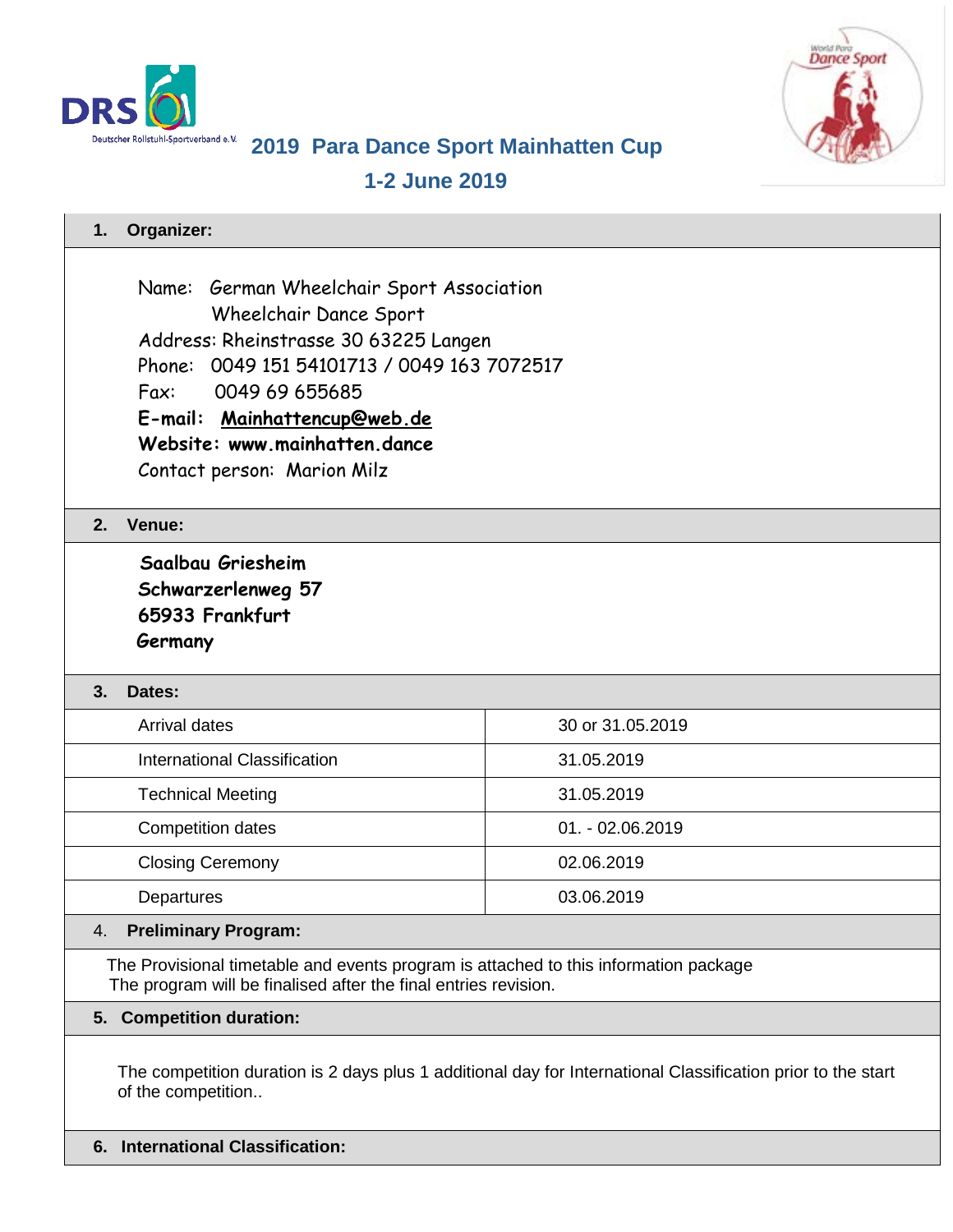International Classification will be conducted on 31.05.2019. Detailed classification schedule will follow after the revision of the final entries by World Para Dance Sport Office. All athletes that will be classified must have arrived on time prior the classification process. They must be in the possession of the Para Dance Sport Medical Diagnostic Form (available on the WPDS website https://www.paralympic.org/dancesport on the Downloads and Forms section), wheelchair used during competition and straps, if any.

## **7. Final Entry Deadline:**

**15 of April:** deadline for Final Entry

# **8. Liability:**

Insurance - Each National Federation and/or National Paralympic Committee is responsible for the appropriate insurance for accidents, health, property and liability of their team.

**9. Eligibility:**

Dance couple must consist of a male and a female partner. All wheelchair users must fulfil minimum disability criteria. Couples entries must be submitted by their National Paralympic Committees or authorized Federation by the NPC.

## **10.Judging system and Results:**

The "old" judging system will be used for the conventional events. Only athletes who have been licensed by WPDS (including partners) will be taken in consideration for inclusion in the World Rankings. Licensing process available at http://ipc-wheelchairdancesport.org/Downloads/

# **11.Ranking:**

The minimum number of participating countries per event must be 3.

In case of not reaching the minimum quota of 3 countries in the event, there are two choices:

a) The event is cancelled with no competition at all, or

b) The couple/athlete will be given the option of competing with a higher class (the event will not get specific medals, however in case the athletes reach the podium in the higher class, medals shall be normally awarded). The placement points will be carried to their specific ranking.

# **12. Entries, Music and Registration Process:**

All entered athletes in the International competition (approved by WPDS) must be registered by World Para Dance Sport by the final entries deadlines. World Para Dance Sport may reject athletes' entries not meeting this criterion.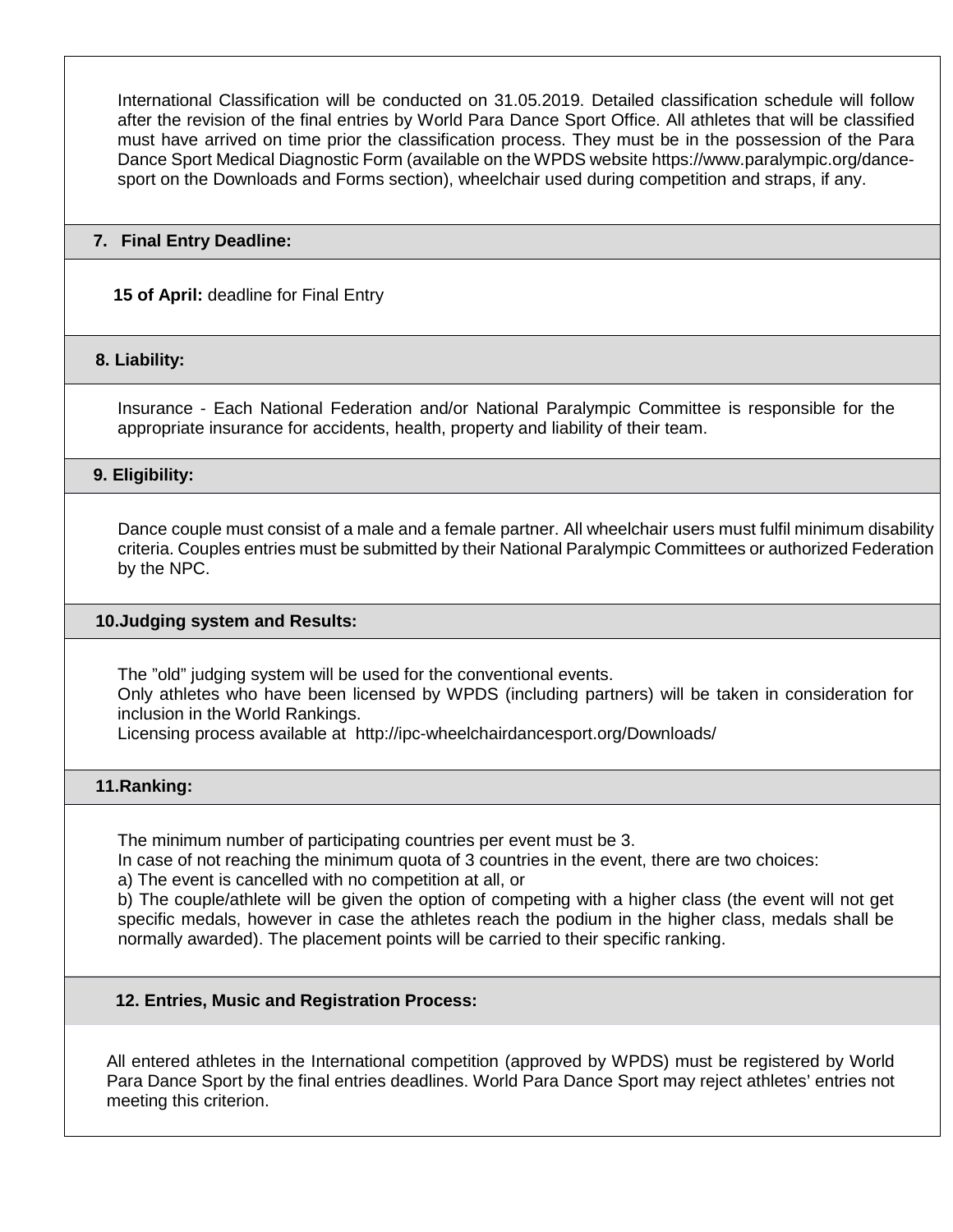All athletes must be entered by their respective NPCs or authorised organizations by the NPC and accepted by World Para Dance Sport.

Couples must sign the "Amateur Declaration Statement" in the competition entry form.

Team leaders must bring the music for freestyles on USB key to the team leader meeting on Friday late afternoon (time to be confirmed) in the hotel (31.05.2019). Or music can be submitted via meail upfront to the LOC in mp3 format until 24 May 2019

For World Para Dance Sport approved international competitions there is no limit in the number of couples per NPC per event per class.

**Late entries:** WPDS Office must be informed about every late entry. All respective information must be reviewed on the 'case by case' basis and the entry may be accepted/rejected by the WPDS Office.

**Replacements:** WPDS Office must be informed about every replacement. Replacements of athletes may be accepted due to injury or medical reasons. All respective medical information regarding the athlete who is to be replaced must be sent to WPDS Office by the respective NPC for further consideration regarding its acceptance/rejection.

All the registration process for the competition is as follows: **15.04.2019:** deadline for Final Entry by Name and provisions of details per persons for accreditation.

All Documents must be sent to the two following addresses:  **Organising Committee / Wheelchair Dance Sport Association** Wheelchair Dance Sport Rheinstrasse 30 63225 Langen **Germany** E-mail: mainhattencup@web.de

**World Para Dance Sport:** Adenauerallee 212-214, 53113 Bonn, Germany Fax: +49 228 2097209 E-mail: Info@WorldParaDanceSport.org

# **13. Entry Fee:**

€ 15 per person per day to pay on the day

#### **14. Rules and Regulations:**

The competition will be conducted under the World Para Dance Sport Rules and Regulations and World Para Dance Sport Classification Rules and Regulations.

**15. Accommodation:**